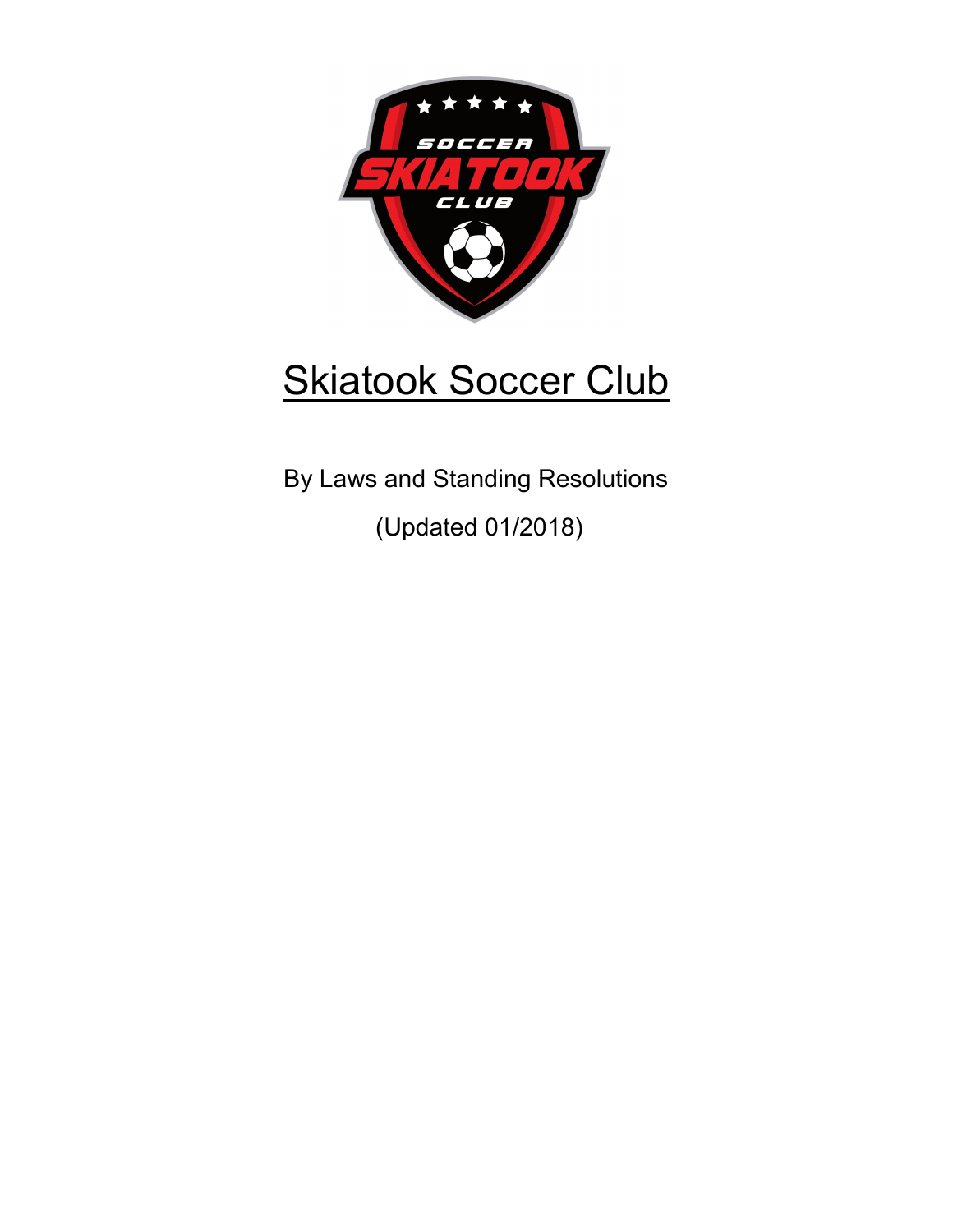#### BY LAWS

### ARTICLE I

#### NAME

The name of this organization shall be the Skiatook Soccer Club, hereinafter referred to as SSC.

### ARTICLE II

## PURPOSE

The purpose of the SSC is to promote the development of the sport of soccer through organization training, and education; to recruit players and organize teams to compete and participate in soccer, to promote health, welfare, and recreations of the SSC membership and shall function as an unincorporated member club of the Oklahoma Soccer Association, hereinafter referred to as OSA.

### ARTICLE III

### **MEMBERS**

Section 1

Membership in the SSC shall be open to parents and/or guardians of players, players age 18 and above, coaches of an SSC team, and all club referees. Players under the age of 18 will be non-voting members. Each household shall have one vote.

Section 2

Players, parents and/or guardians of players shall be admitted into membership upon acceptance, by SSC, of a properly completed player registration form and payment of the player's registration fees, as established by SSC and OSA. Coaches shall be admitted into membership upon acceptance, of a properly completed coach's registration form. Referees shall be admitted upon approval of the SSC Executive Board. All memberships shall be based on seasonal registration.

#### Section 3

Members of the SSC are subject to suspension or other discipline as deemed necessary by the majority vote of the SSC Executive Board for failure to abide by the Bylaws, Standing Resolutions, or other rulings set forth by the general membership or the SSC Executive Board. Membership may be terminated by a 2/3 vote of the eligible voters at a general membership meeting.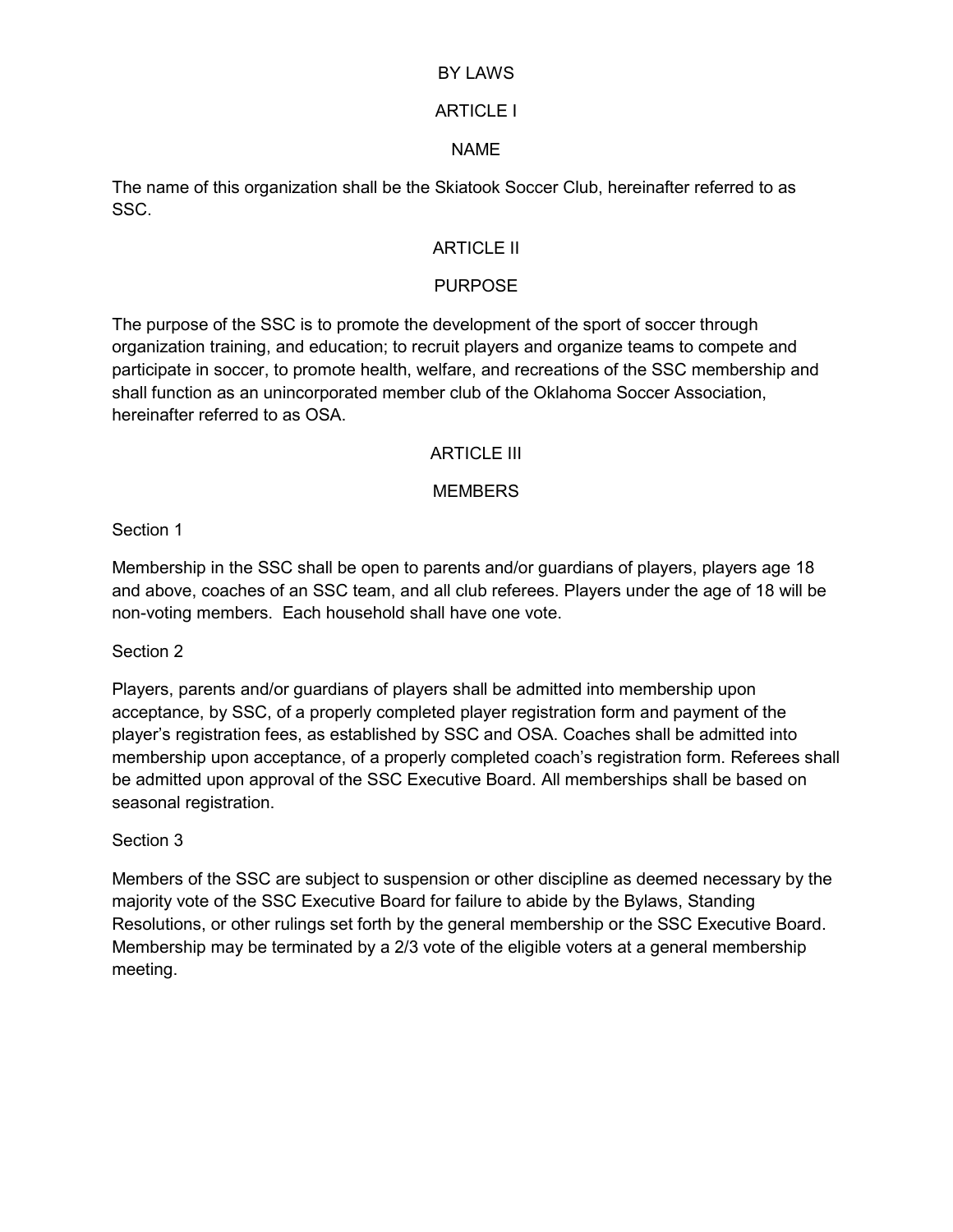### ARTICLE IV

#### OFFICERS

### Section 1

The officers of the SSC shall be as outlined below. These officers shall perform the duties prescribed by the Bylaws, Standing Resolutions, and the parliamentary authority adopted by this club.

- 1. The President is the presiding office and the ex-officio member of all SSC committees. The president shall preside at all SSC meetings, ensure representation of SSC at all OSA meetings, oversee the activities of the other officers to ensure they are fulfilling their duties, and ensure the day to day activities of the SSC are being properly maintained. The President shall also act as the SSC liaison with the City of Skiatook and the other outside organizations with which the SSC has contact. He or she shall serve or recommend members to serve on the OSA standing or special committees as required.
- 2. The Vice President shall act as chairman of the nominating committee and of the awards committee. The Vice President shall serve as the Head Coach coordinator and in the absence of the President, act with the same power and authority.
- 3. The Secretary shall keep the records and minutes of all SSC Executive Board and general membership meetings, shall reserve meeting places, provide meeting agendas, give proper notice of meetings.
- 4. The Treasurer shall receive, disburse, and account for all funds of the SSC, which shall be kept in a bank designated by the SSC Executive Board, and shall report the financial condition of the SSC at regular general membership and SSC Executive Board meetings. The treasurer shall also serve on the team formation committee and assist in registration as a Sub-Registrar.
- 5. The Registrar shall be responsible for registering all playing members of the SSC, registering all coaches and assistant coaches, shall serve as Chairman of the Team Formation committee, and is charged with the responsibility of fulfilling the requirements of the SSC and the OSA in registering individual players and assigning such players to teams.
- 6. An At-Large board member shall be appointed to represent the general membership. This officer shall be a voting member with voting limited to issues or decisions affecting the membership as a whole and shall not vote on operational items of the SSC.

Non-voting officers of the board will be as outlined below:

1. The Referee Assignor shall be responsible for certification, recruiting, scheduling, and registering all club referees and shall represent all referees in meetings. The referee assignor shall be appointed by the SSC Executive Board.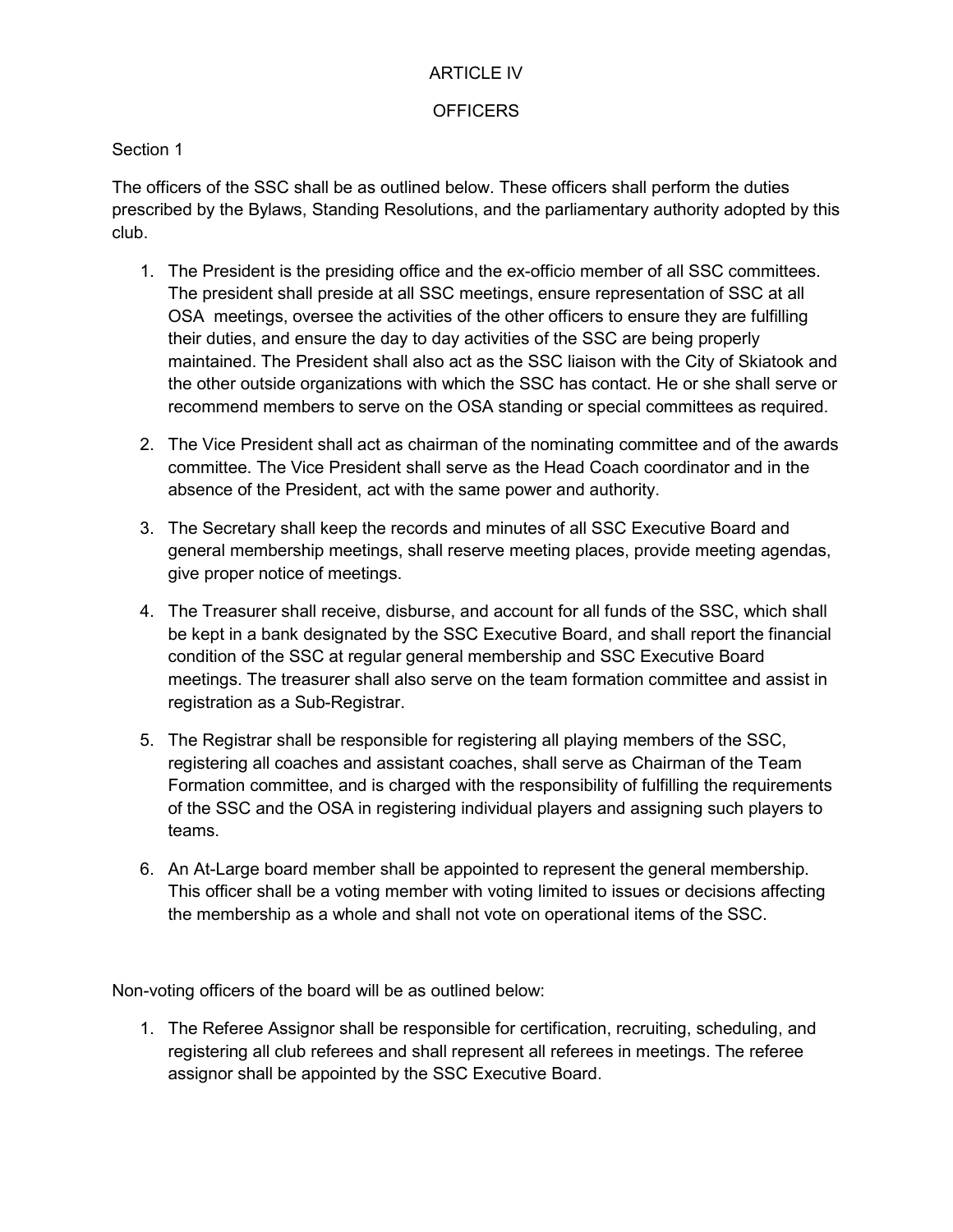- 2. The Concessions Manager shall be responsible for purchase, and management of concessions stock, staffing and sales reporting to the Treasurer, and the SSC Executive Board at each meeting.
- 3. The Field Maintenance Supervisor shall be responsible for the care of the game and practice fields and equipment, and all aspects of practice and game field conditions including verifying proper mowing of game and practice fields, and proper marking of game fields.

## Section 2

The following guidelines and policies will be observed:

- 1. The election of officers of the SSC shall be held at the annual general membership meeting on or around July 1. The officers of the SSC shall serve a term of two years or until their successors take office. All appointed officers shall be approved by a majority vote of the SSC executive board.
- 2. No officer shall hold more than one office at a time.
- 3. Any officer may be removed by a 2/3 membership vote, or majority vote of the remaining SSC executive board members. Membership is defined in Article III Section 1.
- 4. A vacancy in the office of the President shall be filled by the Vice-President until a special election at the next general membership meeting. Any other vacancies shall be filled through appointment, by majority vote, of the SSC Executive Board.
- 5. No husband and wife shall be able to serve as a board member and/or chair a committee at the same time unless approved by majority vote of the SSC executive board.
- 6. Any board member that has at least three (3) absences from regularly scheduled meetings during their term in office shall resign their board position if asked to do so by a majority vote of the remaining board members.

#### Section 3

A tournament director position shall be established. This position may be held by an acting officer. Duties, responsibilities and authorities shall be as follows:

- 1. Complete annual application to state organization for all tournaments.
- 2. Set up and maintain all tournament application programs.
- 3. Market all tournaments as required including social media, email, website, etc.
- 4. Coordinate all aspects of execution including date, location, staffing, sponsorship etc.
- 5. Director shall have authority to make authorized purchases for each tournament for all related necessary expenses including, but not limited to, equipment,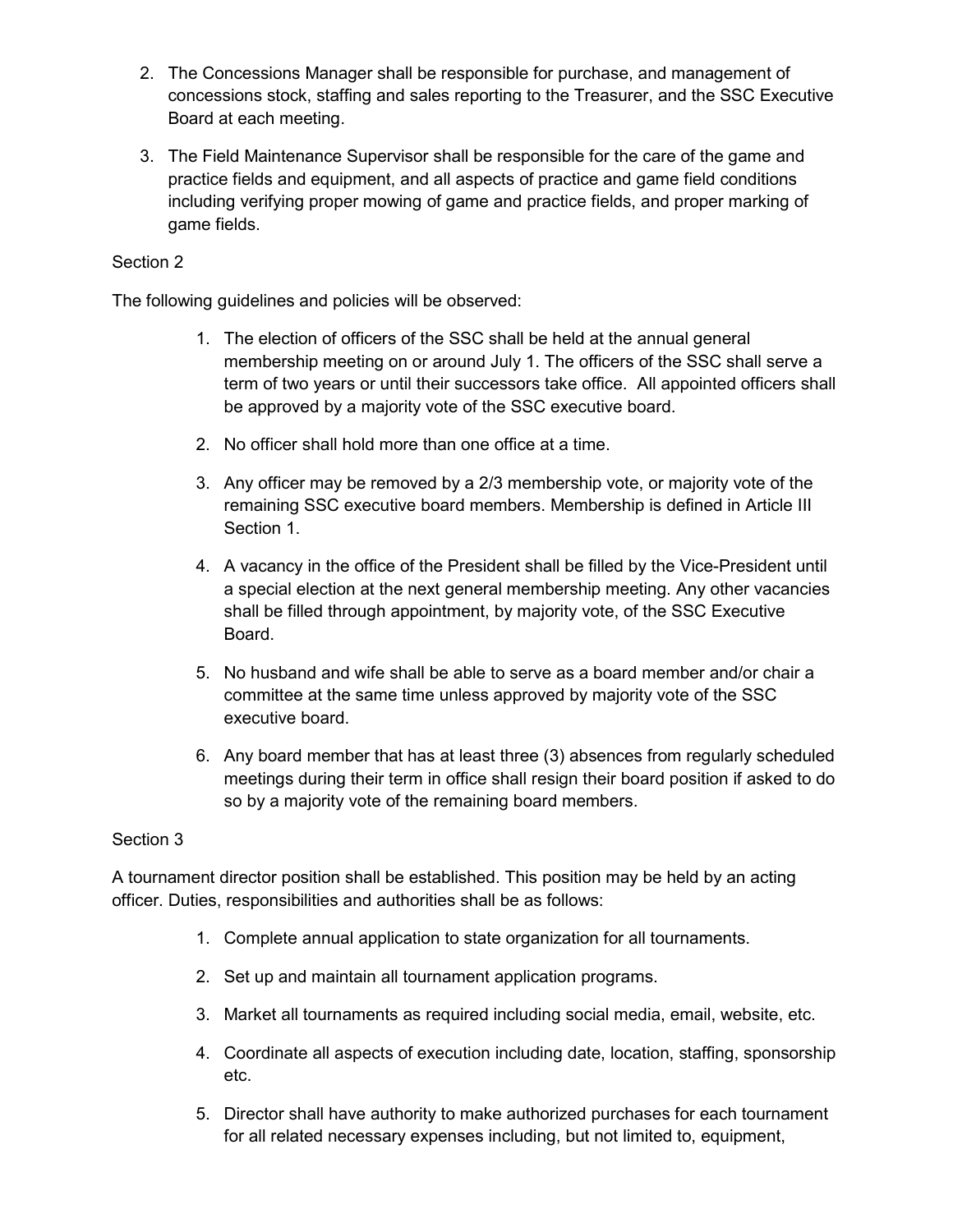promotional materials (shirts, banners, etc.) and any other necessary related items.

6. The tournament director may delegate any duties to support staff as needed.

# ARTICLE V

# EXECUTIVE BOARD

Section 1

The officers of the SSC shall constitute as the SSC Executive Board.

Section 2

The SSC Executive Board shall have general supervision of the affairs of the club between its business meetings, fix the hour and place of the meeting, make recommendations to the general membership, and shall perform such duties as are specified in the bylaws and standing resolutions of the SSC.

### Section 3

The SSC Executive Board shall meet as often as deemed necessary by the majority of the board members. Any two (2) board members or the president can call a special meeting of the SSC Executive Board.

## Section 4

All decisions by committee of the SSC are appealable to the SSC Executive Board within twenty-four (24) hours of the original decision. Any decision of the SSC Executive Board is appealable to the OSA Appeals Committee in compliance with the OSA bylaws and standing resolutions.

## Section 5

At least one member of the SSC Executive Board shall attend all OSA membership meetings.

## ARTICLE VI

## DONATIONS AND EXPENDITURES

Section 1

All donations to the club in the form of monies, provided services, or products, shall be approved by a majority vote of the SSC Executive Board.

## Section 2

All regular monthly expenditures shall be approved by a majority vote of the SSC Executive Board on an annual basis, or when a new expense arises. Examples of these expenditures are storage fees, club phone expenses, etc.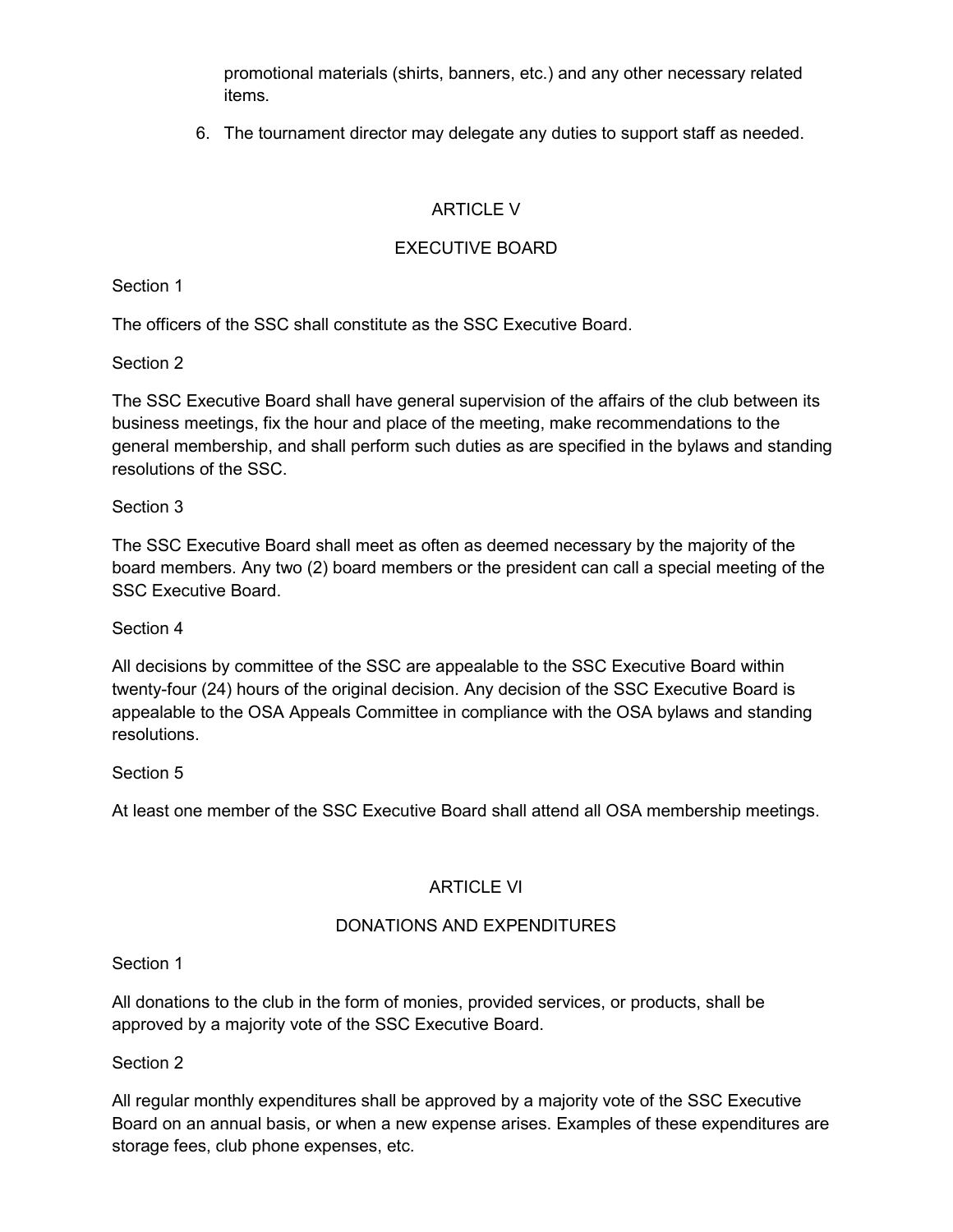#### Section 3

All SSC board members shall be notified prior to expenditures in excess of \$50. Notification of emergency purchases, in excess of \$50, may be made after the purchase, if necessary. Any purchase exceeding \$250 shall be brought to the board for approval prior to the expenditure.

## ARTICLE VII

## MEMBERSHIP MEETINGS

Section 1

The general membership meetings of the club shall be held on or around January 15<sup>th</sup> and July 1 unless otherwise ordered by the SSC Executive Board.

## Section 2

The general membership meeting on or around July 1 shall be known as the annual meeting and shall be for the purpose of the election of officers, receiving reports of officers and committees, and for any other business that may arise.

## Section 3

Special general membership may be called by the President or 3 members of the SSC executive board. The purpose of the meeting shall be stated in the call. Proper notice shall be given at least three (3) days prior, in all cases possible.

# ARTICLE VIII

## **COMMITTEES**

Section 1

A Team Formation Committee shall assign players to teams and fulfill the registration requirements of the OSA. The registrar shall be the committee chairperson. The treasurer shall assist as sub-registrar. The SSC Executive Board shall appoint all other committee members. (Reference Article IV Section 1)

## Section 2

A Field Maintenance Committee shall be responsible for the care of the game and practice fields and equipment. The SSC Executive board shall appoint the Field Maintenance Supervisor, who will act as chairperson as noted in Article IV, Section 1. The Field Maintenance Committee shall be responsible for all aspects of practice and game field conditions including mowing and proper marking of game fields.

## Section 3

A Games Committee shall assure that all games are played in accordance with SSC and OSA bylaws, standing resolutions, and rules of competition. The committee shall review all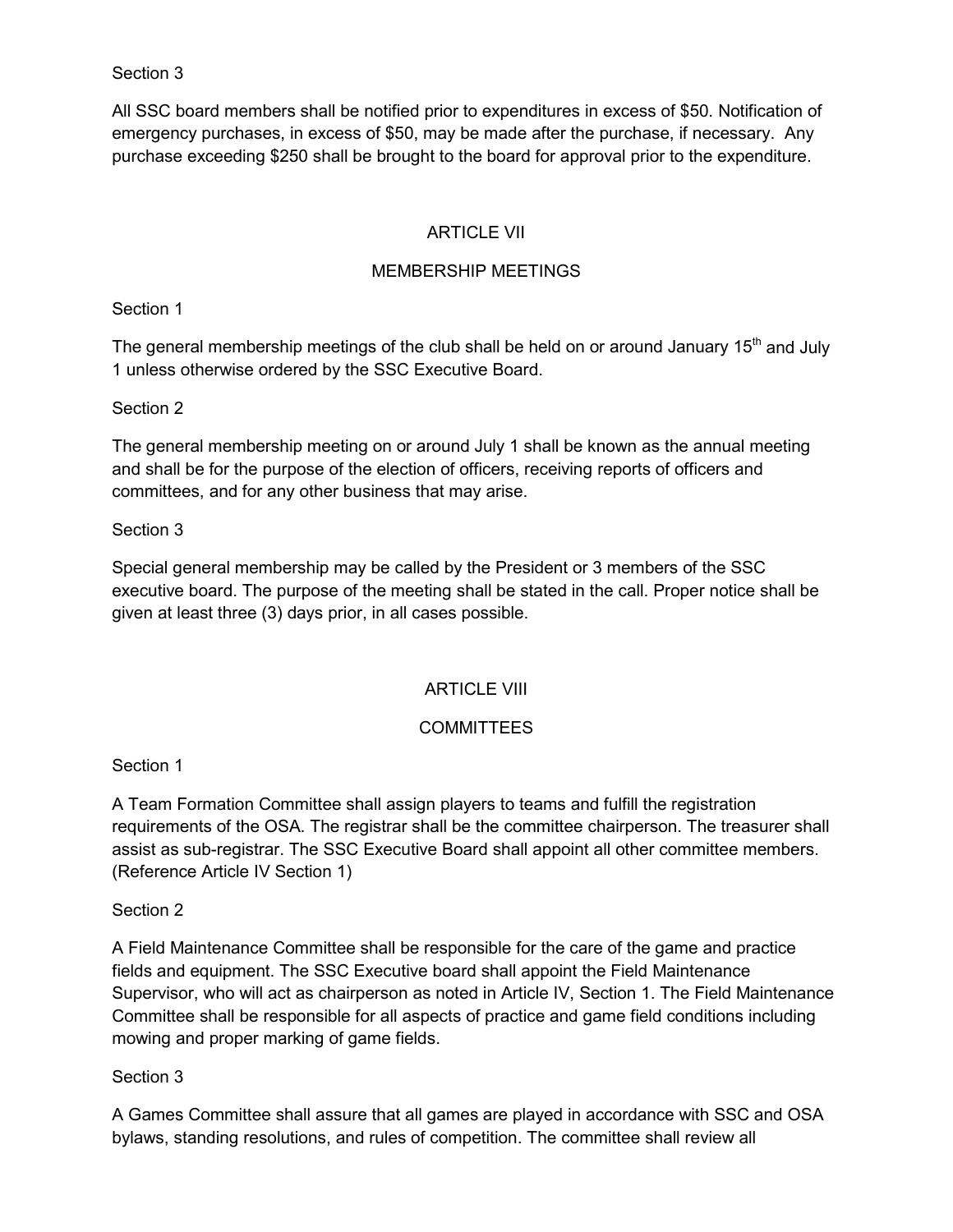misconduct reports, game termination of forfeits, and all game protests involving intra-club play and shall take disciplinary action where necessary. (Reference Article IV Section 1)

- 1. The Games Committee shall comprise of a maximum of five (5) members selected by the SSC Executive Board.
- 2. The Chairperson shall be selected within and by the Games Committee members.
- 3. A quorum of three (3) members shall be required to conduct business.
- 4. All incidents shall be acted upon within seven (7) days of the incident. Failure of the Games Committee to do so shall result in the matter being turned over to the SSC Executive Board.
- 5. All incidents involving inter-club play shall be handled by the OSA Games Committee.

### Section 4

Such committees, special or standing, shall be created by the SSC executive board, from time to time, as deemed necessary to carry on duties of the SSC. Members of such committees shall be approved by the SSC Executive Board.

# ARTICLE IX

## ASSOCIATED ORGANIZATIONS

Skiatook Soccer Club (SSC), DBA West Side Alliance Osage County (WSA OC), shall be the Academy and Competitive program associated with SSC. Memorandums of Agreement (MOA) shall be maintained between SSC and WSA Tulsa regarding oversight and operations of WSA OC. All MOAs shall be brought to the SSC executive board for review and approval.

The following administrative roles shall be established for WSA OC:

- 1. Executive Director
	- a. Executive Director shall be responsible for all administrative duties regarding the operations of WSA OC and may delegate any duties as required.
- 2. Academy Director
	- a. Academy Director shall be responsible for all operations of the WSA OC Academy programming including player recruitment, coach recruitment, coaching operations and any other duties as required.
- 3. Competitive Director (if required)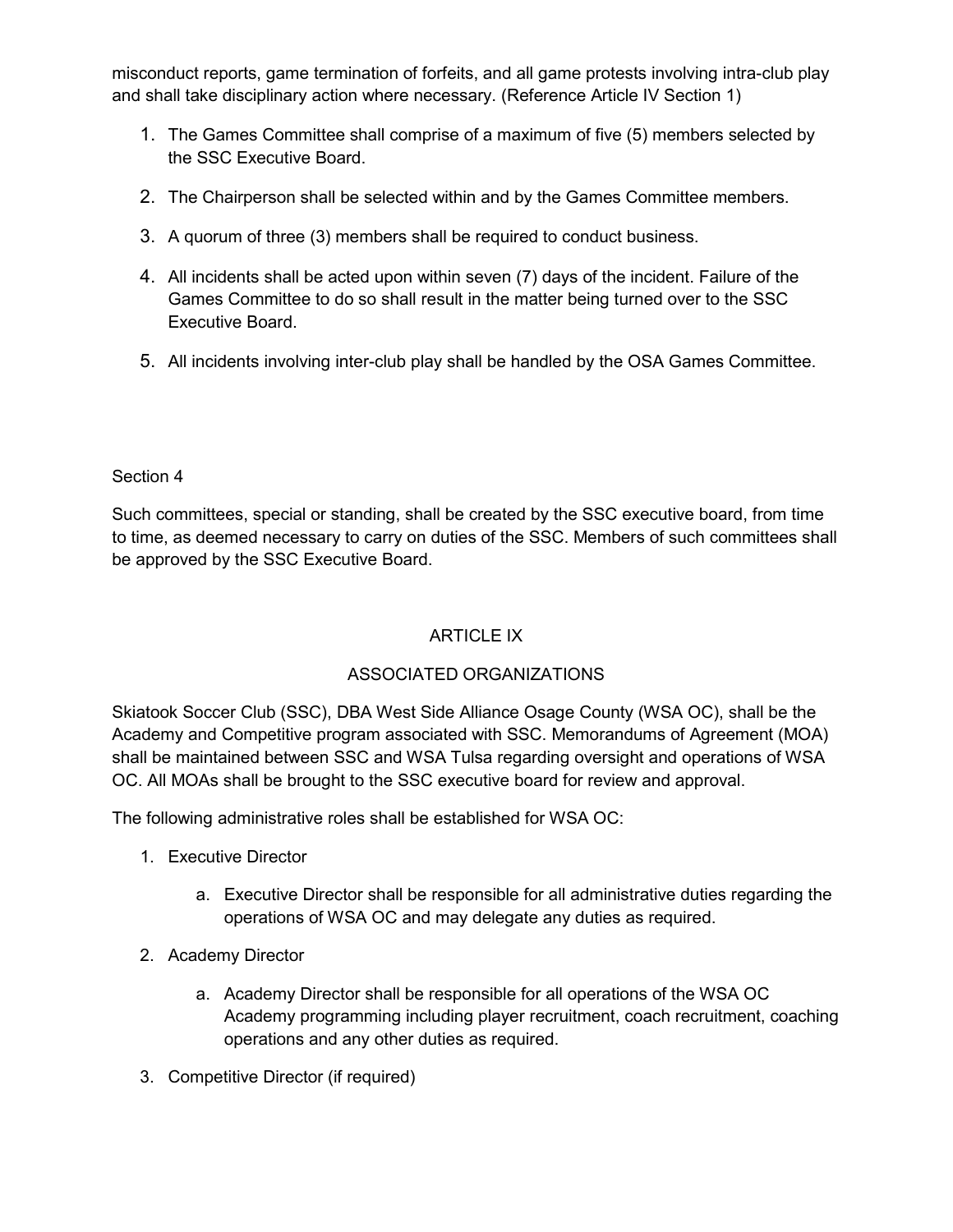a. Competitive Director shall be responsible for all operations of the WSA OC Competitive programming including player recruitment, coach recruitment, coaching operations and any other duties as required.

Members of WSA OC administration shall be a separate, but associated entity and may provide updates, consultations and recommendations to SSC Executive Board as required. WSA OC administrators will not hold voting rights for the SSC Executive Board.

Expenditures for WSA OC purposes shall be under the authority of the WSA OC administrators providing that funds from WSA OC revenue cover such expenses. Any expenses exceeding the revenue collected by WSA OC shall be subject to the same reporting and approval requirements noted in Article VI, section 3.

This association shall only be dissolved upon mutual agreement between SSC executive board and WSA OC administrators.

# ARTICLE X

# PARLIAMENTARY AUTHORITY

The Rules of the current edition of Robert's Rules of Order, newly revised shall govern the club in all cases in which they are applicable and in which they are consistent with these bylaws, the bylaws of the OSA, and any special rules that the SSC may adopt.

## ARTICLE XI

## AMENDMENT OF BYLAWS

Any changes pertaining to the SSC bylaws shall be presented at any general membership meeting or special general membership meeting to be voted on by the members. Changes or amendments shall be reviewed and approved by a majority vote of the SSC Executive Board prior to submission to general membership.

# ARTICLE XII

## NONPROFIT STATUS

Skiatook Soccer Club is organized exclusively for charitable and educational purposes, including, for such purposes, the making of distributions to organizations that qualify as exempt organizations described under Section 501(c)(3) of the Internal Revenue Code, or corresponding section of any future federal tax code.

Upon the dissolution of the organization, assets shall be distributed for one or more exempt purposes within the meaning of Section 501(c)(3) of the Internal Revenue Code, or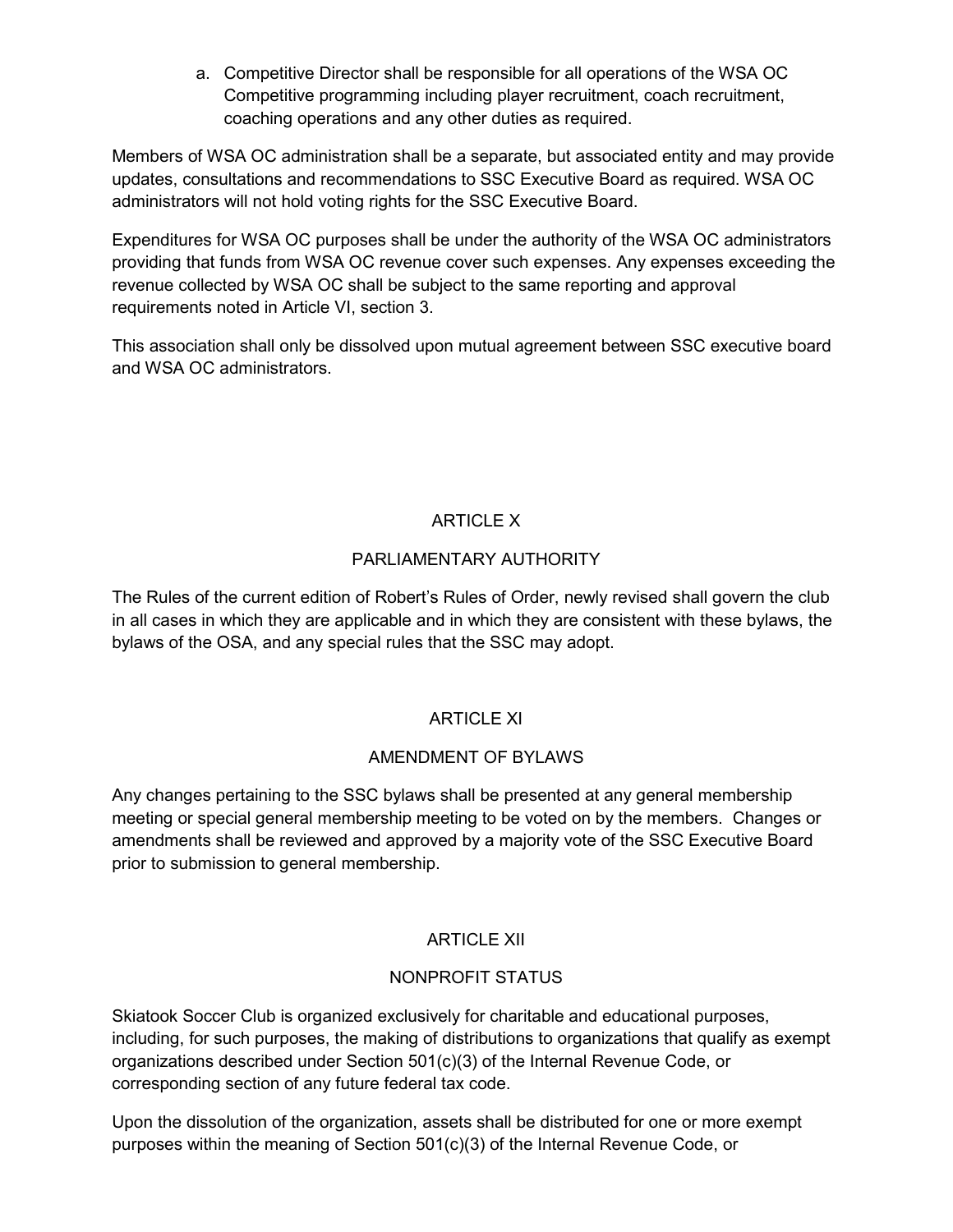corresponding section of any future federal tax code, or shall be distributed to the federal government, or to a state or local government, for a public purpose. Any such assets not disposed of shall be disposed of by a court of competent jurisdiction in the county in which the prinicipal office of the organization is then located, exclusively for such purposes or to such organization or organizations, as said Court shall determine, which are organized and operated exclusively for such purposes.

### STANDING RESOLUTIONS

#### SECTION I

### **TFAMS**

#### A. REGISTRATION

- 1. Players will be registered through the SSC Registrar and Team Formation Committee.
- 2. Registration will cease one calendar week prior to the OSA registration deadline, with the following exception:
	- a. Registrations will be accepted on a first-come, first-serve basis to fill open team positions ONLY during the one week following registration deadline.
- 3. Players who decide not to play:
	- a. Prior to OSA registration, a player will be placed on a drop file with a full refund.
	- b. After OSA registration, a player shall be dropped only upon written request from a parent or legal guardian. A 50% refund will be granted prior to the first game.
	- c. A full registration refund will be provided if the player moves out of area, or must drop due to medical reasons prior to OSA registration.
	- d. If a player moves out of OSA area after OSA registration, a 50% refund will be granted prior to the first game of the season.
	- e. After the first game of the season, no refunds shall be given.

#### B. FORMATION

Team formation will comply with OSA bylaws and standing resolutions.

#### SECTION 2

#### **COACHES**

1. Each team shall have a head coach and assistant coach, if available, on file with the SSC and OSA. Each coach shall be allowed to have his or her child/children on his or her team, providing they are in the proper age division.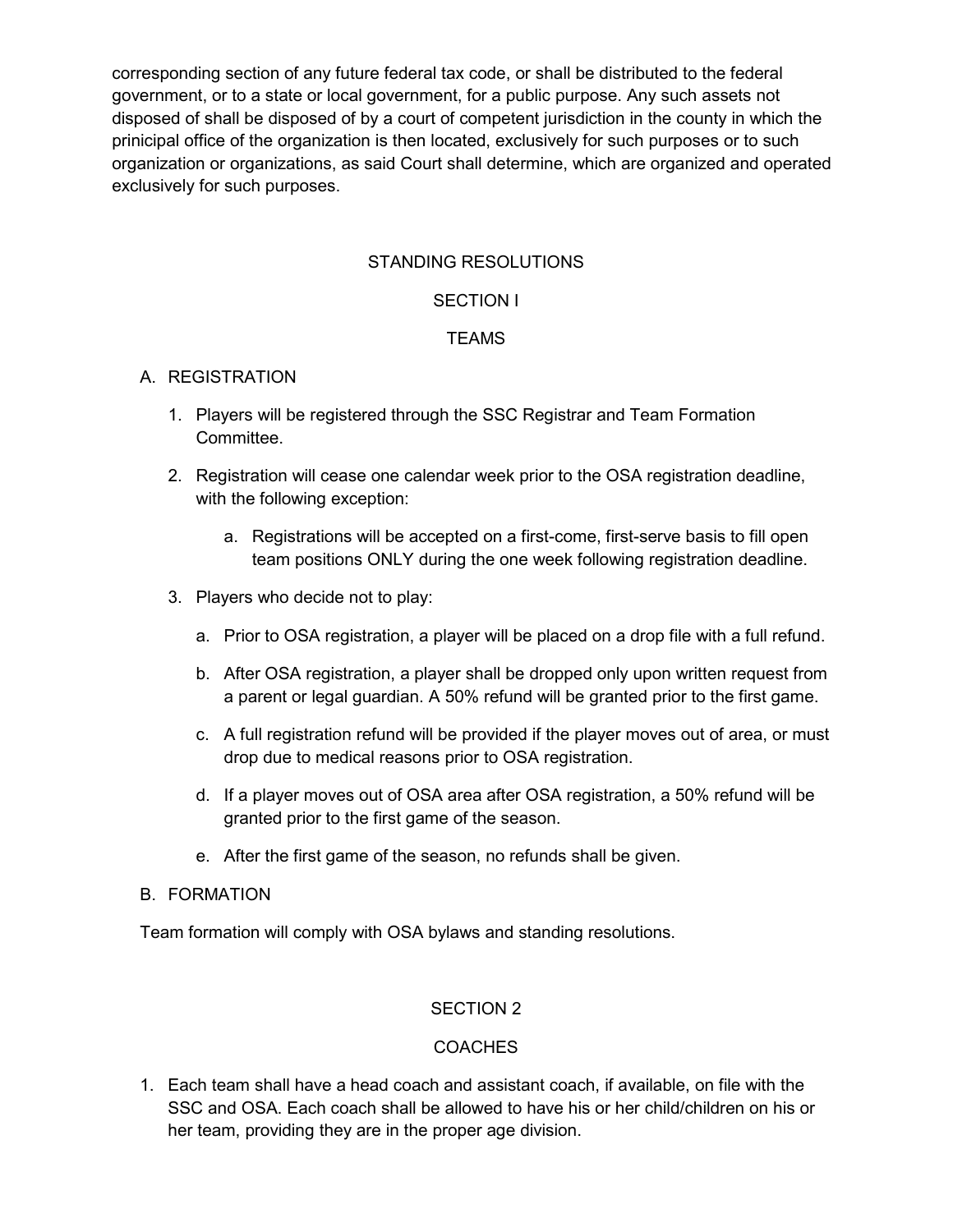- 2. Recreational coaches are assigned on a volunteer basis. In the event teams have to be consolidated and there are more coach applicants than there are teams, the following qualifications will be considered in coach selection: Experience, coaching schools, and letters of praise or complaints. The SSC Team Formation committee will make recommendations to the SSC Executive Board, who will make the final decision.
- 3. All SSC coaches are expected to comply with these bylaws and standing resolutions and to make soccer a positive experience for all players. Failure of a coach to do so could result in disciplinary action by the SSC Executive Board.
- 4. A coach or assistant coach cannot be associated with another team as coach or assistant coach unless approved by the SSC Executive Board.
- 5. All SSC coaches will be required to obtain any and all training/education deemed as required by the SSC executive board. Failure to obtain may result in the denial of coaching privileges.
- 6. The coach of the first home team scheduled to play on a field is responsible for putting up corner flags. The last home team is responsible for making sure all trash and debris is picked up at the conclusion of play and the flags are returned to the equipment storage.

## SECTION III

#### GAMES

- 1. Games cancelled due to weather or mutual consent of both coaches must be rescheduled through the Referee Assignor and Head Referee. When possible, 72 hours' notice must be given. The SSC President and Vice-President should also be notified.
- 2. All postponed games shall be rescheduled within seven days and played within seven days following the end of the season.
- 3. Home teams that do not give proper notice of at least 72 hours for games that are cancelled not due to weather will be responsible for paying referee fees when the game is scheduled.
- 4. Upon completion of regularly scheduled games, a team has seven days to complete any necessary playoff games.

#### SECTION IV

#### **CONCESSIONS**

A Concession Manager shall be appointed by the SSC executive board and shall be responsible for purchase, and management of concessions stock, staffing and sales reporting to the Treasurer.